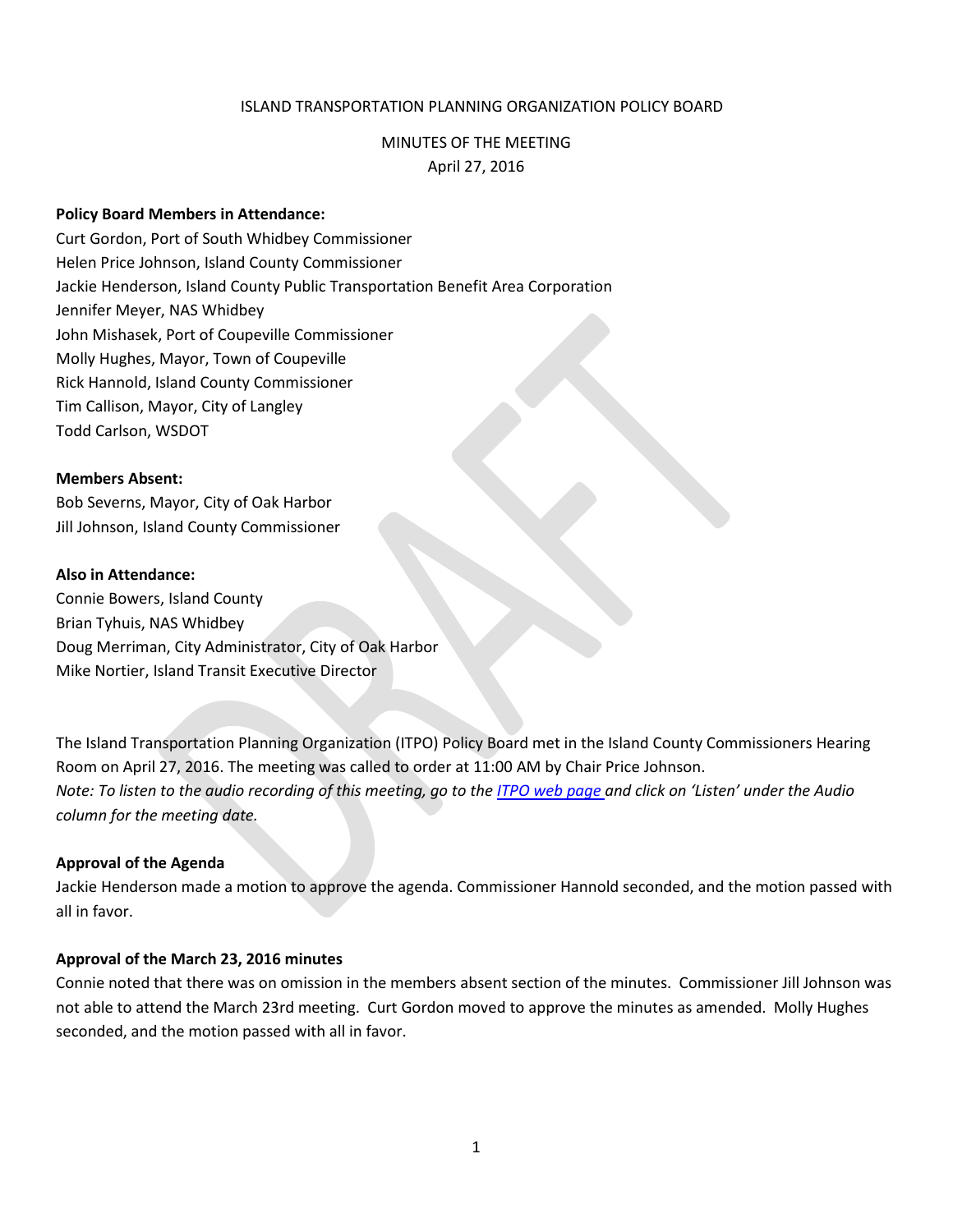# **ITPO Bylaws**

Connie reviewed the modified draft of the Bylaws for the new organization. She highlighted the sections that the group talked about changing at the last meeting. Specifically;

- Section 3.4 regarding voting members being elected officials was amended with; *If voting on fund allocations the alternate must be an elected official.*
- Section 6.4 regarding a quorum for the TAC; the following sentence was added to the beginning of this section; *A quorum for conducting business shall be a minimum of eight voting members.*
- A new section 6.6 identifying the TAC meeting time and location was established; *Meetings will be held on the second Thursday of the month at 1:00 pm in Island County Law and Justice Room 131*.

Curt Gordon moved to approve the revised ITPO Bylaws. Rick Hannold seconded, and the motion passed with all in favor.

## **RTPO Designation Update**

Connie indicated that she had initiated the process for RTPO designation by sending an intent email to the NW region contact for WSDOT Regional and Tribal Coordination. She has been working with this representative for direction and guidance in meeting the designation requirements. The group discussed what the new RTPO should be called. It was decided that Island Regional Transportation Planning Organization was the most straight forward and representative title. Connie then talked about the draft designation packet. One if the items that will be required is a resolution by each participating agency. A sample resolution was presented, which each organization can modify or use 'as is,' that will indicate the agency's interest in forming and being a member of an RTPO. Connie indicated that these resolutions are something that each agency can move forward now. This material will also be brought to the TAC and TAC staff members can help bring this to their elected officials.

The group was concerned that Island Transit was not listed as a member under Article (c), which lists of all RTPO member local governments. Initial guidance from WSDOT was that Island Transit would not be considered a local agency. ITPO staff will revisit this question with WSDOT.

Connie shared that the ILA for an RTPO will be slightly different than for the ITPO because the RCWs defining how each group operates provides different authorities. ITPO staff will initiate work on the RTPO ILA in May.

# **Mukilteo Parking Facility Study Update**

A meeting was held April  $7<sup>th</sup>$  on the Mukilteo Parking Study. Connie provided a summary of the meeting. The parking demand surveys have been forwarded to the consultant who will be preparing a Parking Demand Study. The Demand Study report was due towards the end of April. Mukilteo is expected to hold a public meeting in early May. The primary purpose of the April meeting was to meet with a potential developer of a parking garage in the approximate location of the current ferry holding lanes. The developer has been working with Mukilteo to design a building that will fit with the local character. The current design reflects cannery influences and would be a mix of restaurant / retail /office towards the street and parking in the interior. They expect to have around 260 parking stalls available. The developer indicated they thought they could have a streamlined construction that will allow construction to be complete within 6 months of the new WSF terminal opening.